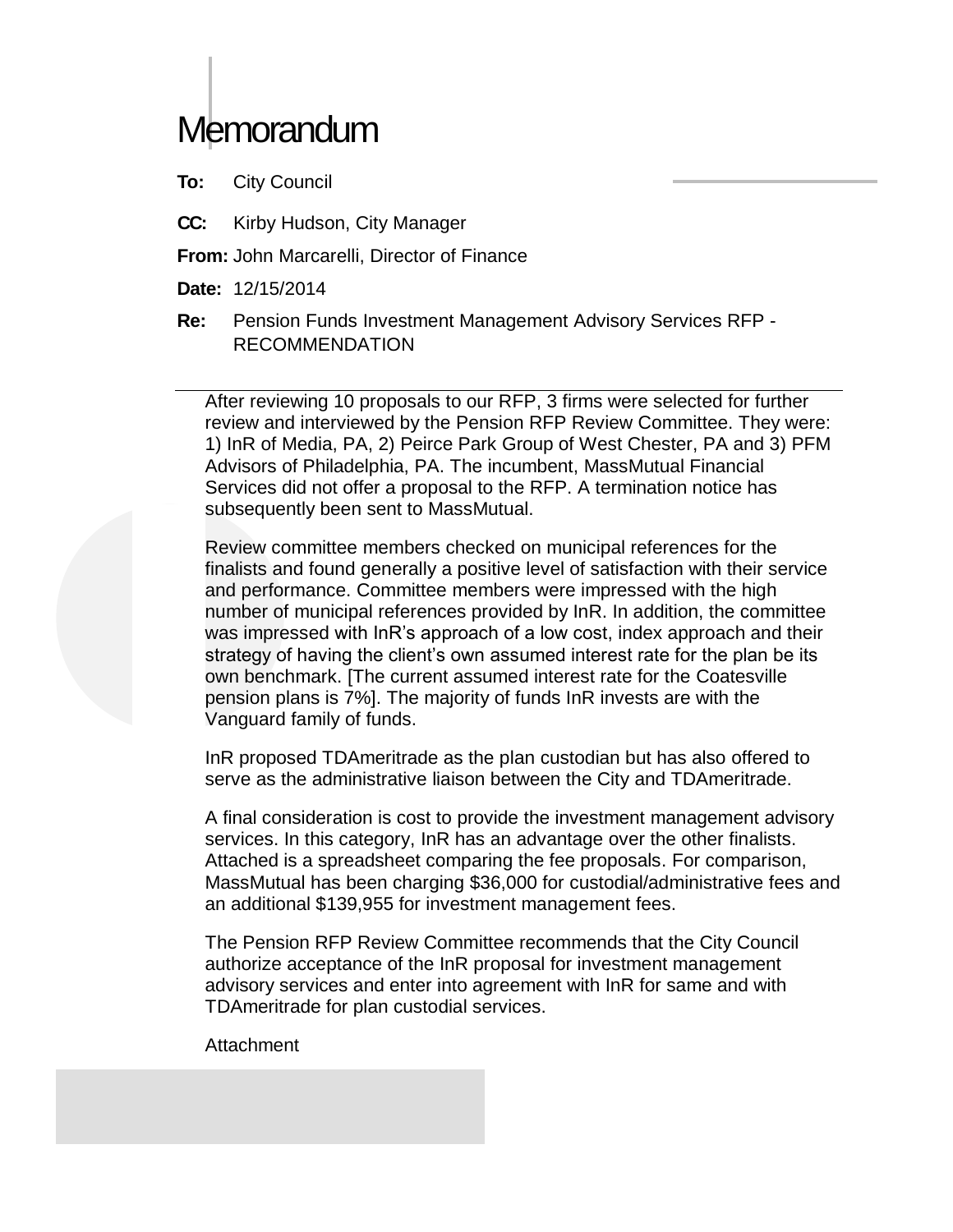# **CITY OF COATESVILLE**

Request for Proposals - p. 1 of 2 Pension Funds Investment Management Advisory Services

### FEE COMPARISON (See Attached for detail per proposal)

| Name of Firm:                                                                 | <b>Beirne Wealth Mgt.</b>            |                               | <b>PFM Advisors</b>                  |                               | <b>PNC Institutional</b>             |                               | <b>Wilmington Trust</b>              |                               | <b>Wells Fargo</b>                   |                               |
|-------------------------------------------------------------------------------|--------------------------------------|-------------------------------|--------------------------------------|-------------------------------|--------------------------------------|-------------------------------|--------------------------------------|-------------------------------|--------------------------------------|-------------------------------|
| <b>Description</b>                                                            | <b>Fee in Basis</b><br><b>Points</b> | Fee in \$ (based<br>on \$15M) | <b>Fee in Basis</b><br><b>Points</b> | Fee in \$ (based<br>on \$15M) | <b>Fee in Basis</b><br><b>Points</b> | Fee in \$ (based<br>on \$15M) | <b>Fee in Basis</b><br><b>Points</b> | Fee in \$ (based<br>on \$15M) | <b>Fee in Basis</b><br><b>Points</b> | Fee in \$ (based<br>on \$15M) |
| <b>Investment Advisory</b><br>Direct cost for investment<br>advisory services | 18                                   | \$27,000                      | 42                                   | \$62,500                      | 50                                   | \$75,000                      | 34.7                                 | \$52,000                      | 35                                   | \$52,500                      |
| <b>Mutual Fund Expenses</b><br>Individual mutual fund/manager<br>fees         | N/A                                  |                               | 19 to 25                             | \$28,500 - \$37,500           | 39                                   | \$58,500                      | 25 to 65                             | \$37,500 - \$97,500           | 30 to 45                             | \$45,000 - \$67,500           |
| Custodian<br>Direct cost for custodial services<br>(If applicable)            | included                             |                               | 3                                    | \$4,500                       | 0                                    | \$0                           | 5                                    | \$7,500                       | N/A                                  | N/A                           |
| <b>Other Potential Fees</b>                                                   | N/A                                  |                               | N/A                                  | N/A                           |                                      |                               | see proposal                         | see proposal                  | N/A                                  | see proposal                  |
| <b>TOTAL ANNUAL FEES</b>                                                      | 18                                   | \$27,000                      | 64 to 70                             | \$95,500 -<br>\$104,500       | 89                                   | \$133,500                     | 64.7 to 104.7                        | \$97,000 -<br>\$157,000       | 65 to 80                             | \$97,500 -<br>\$120,000       |